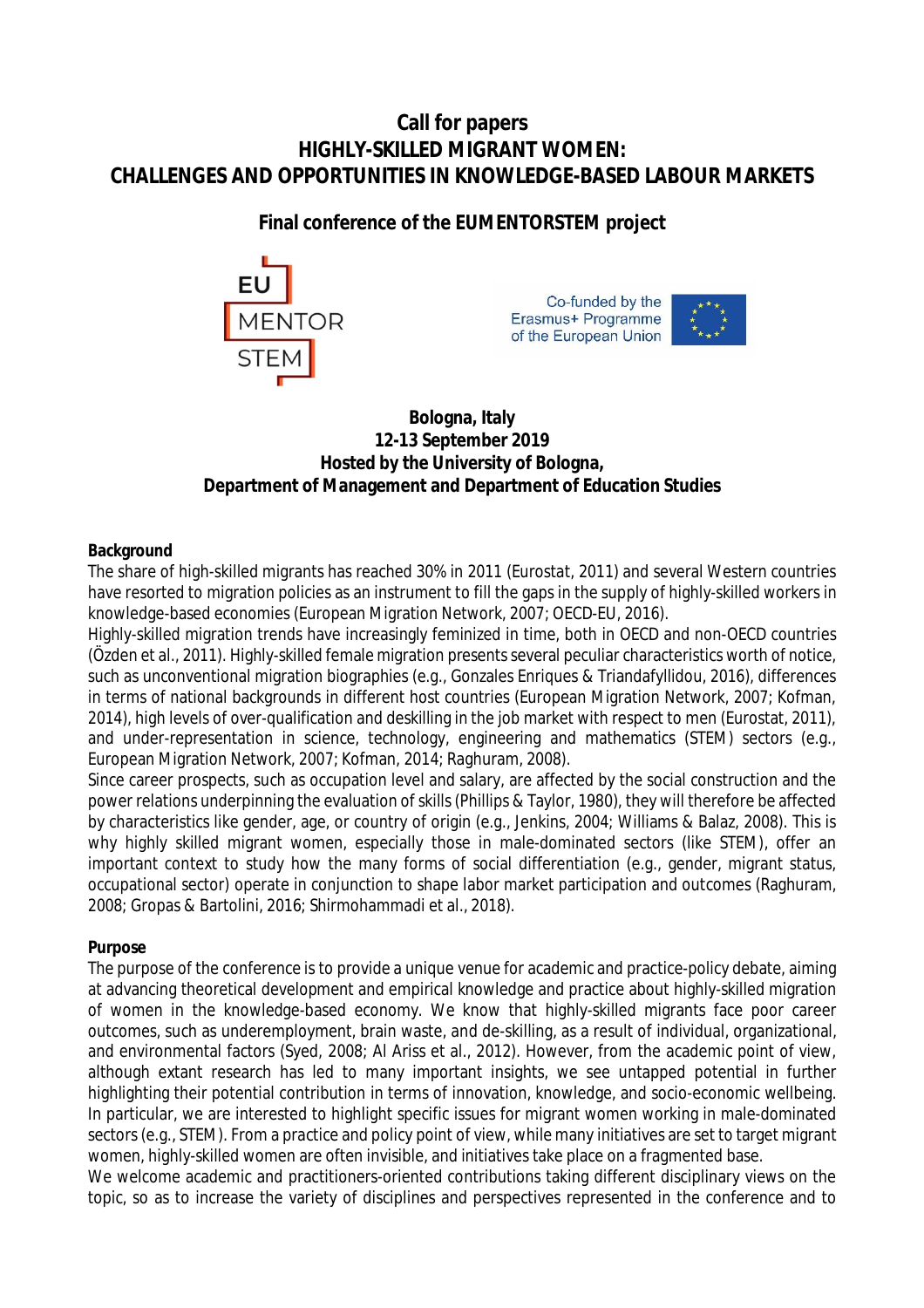## stimulate dialogue.

We aim to bring together scholars doing research in this topic for a one-day academic-policy workshop, and a half-day academic-intensive forum. We are looking for up to eleven papers, to be presented in a friendly and stimulating environment.

# **Publication opportunities**

Papers presented at the conference will have the opportunity to be considered for publication in a Special Issue in *International Migration*, which is a refereed, policy oriented journal on migration issues (Impact Factor 1.04) ([https://onlinelibrary.wiley.com/journal/14682435\).](https://onlinelibrary.wiley.com/journal/14682435).)

# **Submission information**

To apply for participation in the conference, authors can submit an extended abstract of their work, written in English and not exceeding a total of seven (7) pages and 4000 words – five (5) pages for the body which can include charts, graphs, diagrams, and up to two (2) pages of references. The 4000-word count includes all text in the charts, graphs, diagrams, and references. Please use single spacing and 12-point font.

Submitted abstract will undergo a process of review by the conference organizers, so they need NOT to be anonymous. Abstracts should include name and institutional affiliation of all authors, including e-mail contacts. Please note we will give priority to empirical works, although also high-quality theoretical works will also be considered. Selection criteria include the fit with the conference topic and the scientific excellence of the research. No comments will be provided at the end of the review process.

Authors of selected abstracts will be invited to participate to the conference and to submit a full manuscript. Full manuscripts are expected to be not exceeding a total of 8,000 words, including charts, graphs, diagrams, and references. Please use double spacing and 12-point font.

Abstract and full papers should be submitted in MS Word (or equivalent) or PDF format, via email to [eumentorstem@unibo.it.](mailto:eumentorstem@unibo.it.) In the e-mail subject, please specify "CFP – MIGRANT WOMEN CONFERENCE".

#### **Conference fees**

There are no conference fees, however participants are required to register and confirm participation by August 25, 2019.

The organizers will offer coffee breaks and a light lunch during the conference.

Costs for transport to Bologna and accommodation will be covered by presenters of accepted papers.

#### **Important dates**

- Deadline for submission of extended abstracts: June 23, 2019
- Notification of extended abstract acceptance: June 30, 2019
- Registration opening: August 1, 2019
- Registration closing: August 25, 2019
- Deadline for submission of full papers: August 25, 2019
- Final programme: September 3, 2019
- Conference opening: September 12, 2019 (10:00 a.m.)
- Conference dinner: September 12, 2019
- Conference closing: September 13, 2019 (2:00 p.m.)

#### **Venue**

The conference will be hosted by the Department of Management and the Department of Education Studies of the University of Bologna. The University of Bologna was founded in 1088 and is considered to be the oldest university in Western Europe. It is located in Bologna, capital of the Emilia-Romagna region, famous for its towers, churches and lengthy porticoes.

Venue Address: DAMSLab - Piazzetta PP Pasolini 5/b, 40122 Bologna